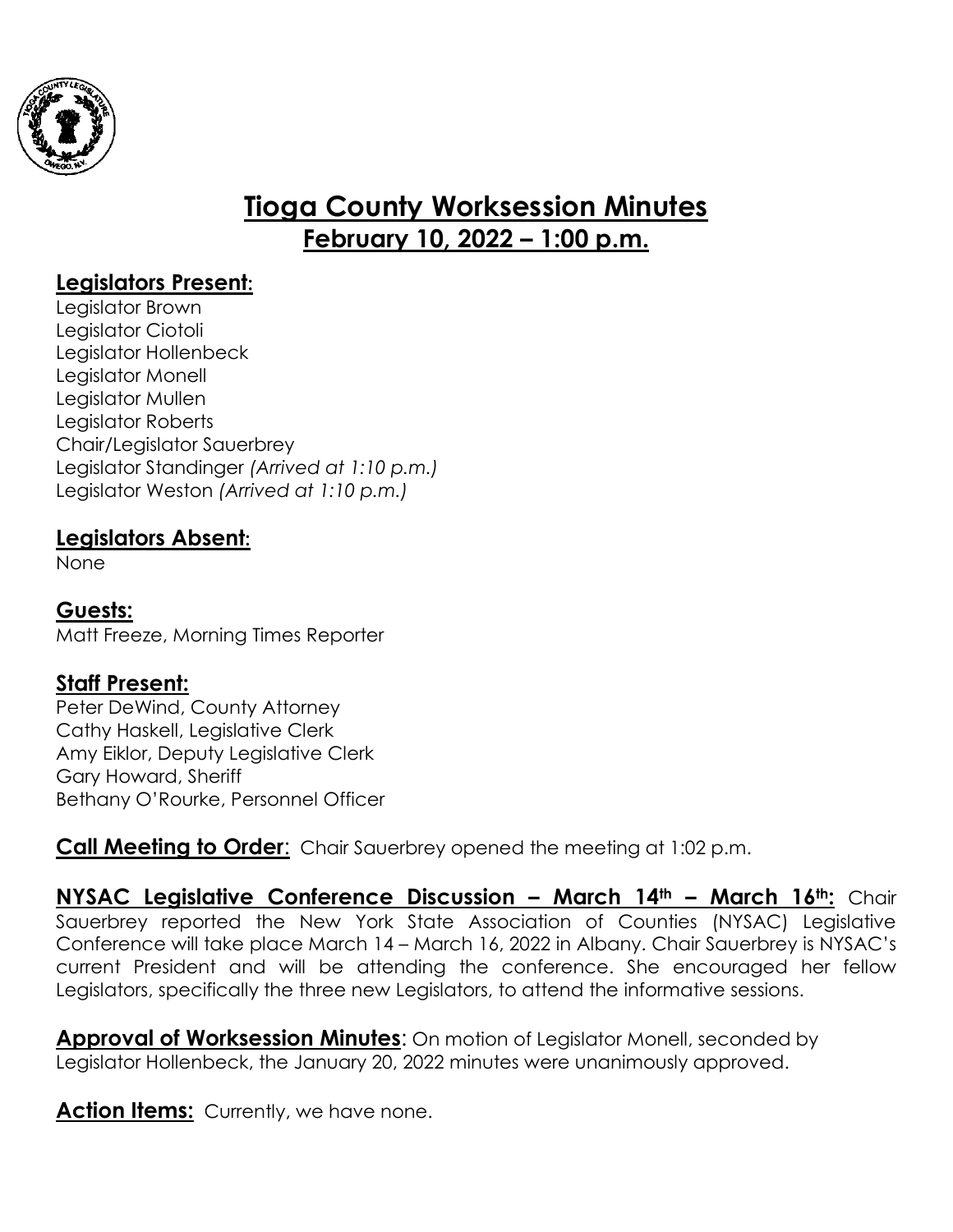**Legislative Support:** Legislative Clerk Haskell asked for approval of the January 6, 2022 Legislative Support committee minutes. On motion of Legislator Mullen, seconded by Legislator Monell and unanimously carried, the minutes were approved.

Legislative Clerk Haskell reported the following:

- *Administrative 101 Meeting:* Ms. Haskell reported she conducted a meeting along with County Attorney DeWind and Chair Sauerbrey. The purpose was to make all departments aware of the changes to the Open Meetings Law and what that means for them. Also, Ms. Haskell reviewed the process for agendas, minutes, resolutions, and proclamations. She reiterated that all standing committee agendas should be concise and consistent. The agendas are to be in a bullet style format with specific headings as previously recommended by the Legislature in 2017.
- *Munis Development Team Meeting & Trainings:* Ms. Haskell explained that the Munis Super Users group has been renamed to Munis Users group. There is someone in every department that uses Munis and they should be able to answer inter-departmental Munis questions. Ms. Haskell hopes that all departments will have someone to represent them at the quarterly meetings. She reported there will be Munis in-house trainings conducted throughout 2022. Topics include Payroll, Fixed Assets & Records Management, and Purging of Records.
- *Board of Ethics:* Ms. Haskell reported a resolution will be presented at the February 15, 2022 Legislative Meeting appointing a member to the Board of Ethics. There is an anticipated vacant seat as of March 31, 2022. County Attorney DeWind stated he is reviewing resumes of potential candidates.
- *Mailing of Local Laws No. 1 & No. 2 of 2022:* Ms. Haskell mailed both Local Laws and received verification they were received by the intended recipients. She has not received the Acknowledgement of Filing from New York State yet. However, in regards to Local Law No. 1 of 2022, County Attorney DeWind has had correspondence with a State agency who expressed concerns about the collection start date and ten-year sunset date for the Local Law Imposing Additional Surcharges for Telephonic Communication. Ms. Haskell explained that Local Law No.1 of 2022 will be repealed and replaced.
- *Financial Disclosures & Policy Review Attestations:* Ms. Haskell stated Financial Disclosures are required to be completed by May 15, 2022. Also, required Policy Review Attestations are to be completed on the County Intranet.

**Resolutions:** Ms. Haskell reviewed the agenda and resolutions for the February 15, 2022 Legislature meeting with discussion occurring on the following:

 *LOCAL LAW TO BE INTRODUCED – A Local Law Repealing and Replacing Local Law No. 1 of the Year 2022 Imposing Additional Surcharges for Telephonic Communication:* A Legislator will need to introduce Local Law No. C of 2022. County Attorney DeWind explained that the New York Department of Taxation informed him that the Local Law must include a very specific quarterly date. As a result, the Local Law will need to be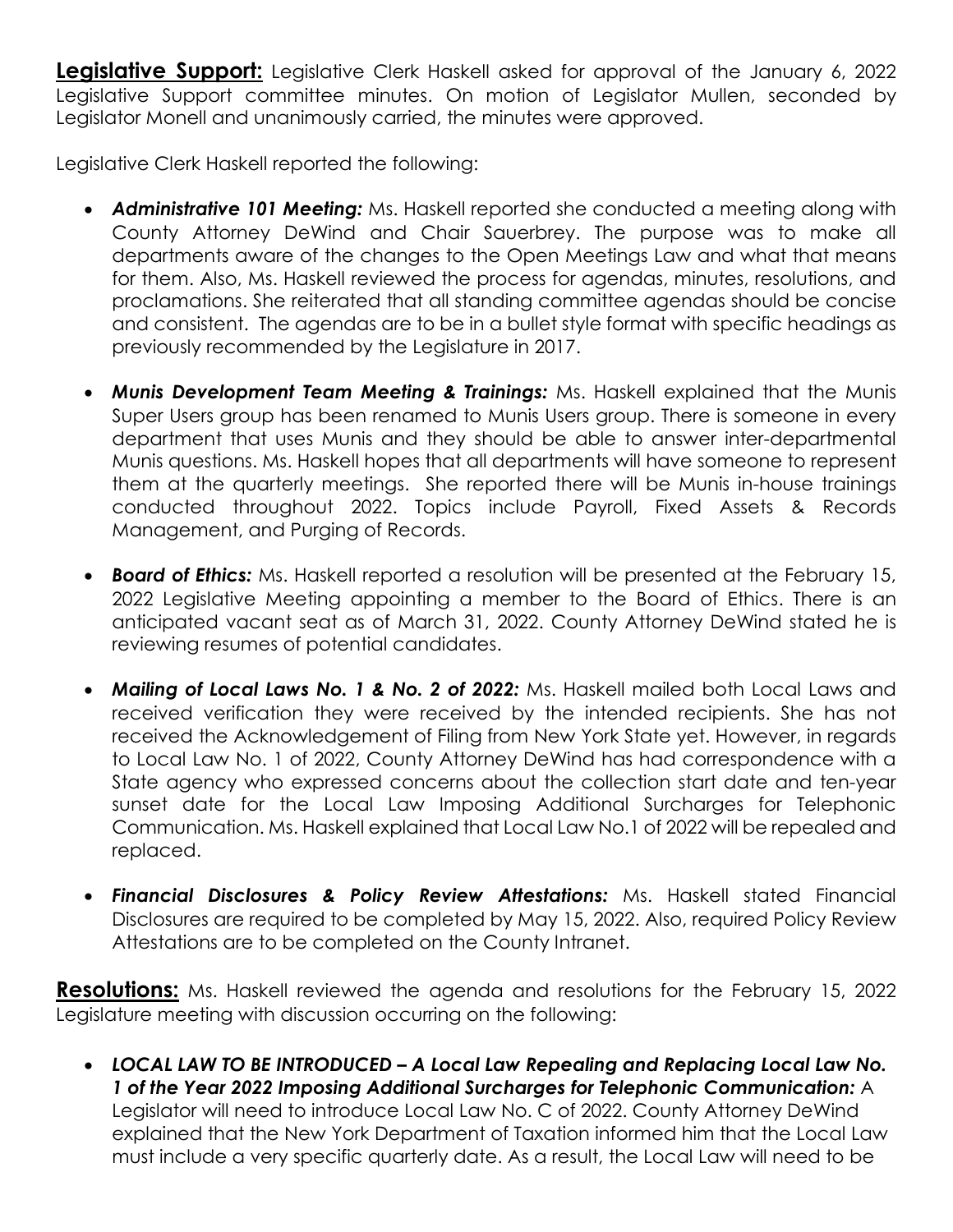repealed and replaced with the inclusion of the quarterly date. He reported the collection of additional surcharges cannot begin until June 1, 2022 and must end August 31, 2031. Ms. Haskell explained the Local Law itself will be in effect until November 3, 2031, but collection must stop as of August 31, 2031.

- *Schedule Public Hearing Local Law Introductory No. C of 2022:* Ms. Haskell reported the Public Hearing on Local Law Introductory No. C of 2022 will take place on Thursday, February 24, 2022 at 10:00 a.m., just before the second Legislative Worksession.
- *Amend Employee Handbook: Section I. Rules of the Legislature; Subsection 2 – Committees (11) and Subsection 4 – Appointments:* Ms. Haskell explained this resolution is for housekeeping purposes. Tioga County's Sustainability Manager position was transferred from the Department of Public Works to the Department of Economic Development & Planning, effective January 1, 2022. This Departmental transfer warrants changes to the Rules of the Legislature Policy, SECTION 2 – COMMITTEES (11) in regards to the Economic Development/Planning/Tourism/Agriculture (AKA Economic Development) and Public Works & Capital Projects Legislative Standing Committees.

Also, Section 4- APPOINTMENTS references committees and boards that were previously abolished but never removed from the policy listing. Ms. Haskell anticipates more discussion on Boards and Oaths of Office at a later date.

- *Amend Employee Handbook: Section IV. Personnel Rules; Subsection P Social Media* **Use:** Ms. Haskell reported this resolution replaces the existing Social Media Policy in its entirety. Input was gathered from Department Heads at Leaders Meetings. The Executive Team, in conjunction with the Chief Information Officer, determined the policy needs to be updated.
- *Donation of Time Sheriff's Office:* Ms. Haskell received this resolution this morning and it has not gone through any committees. On a straw poll vote, all nine Legislators were in favor of adding the resolution to the agenda packet for the February 15, 2022 Legislative Meeting.

## **Other**:

- *Mask Mandate Lifted:* Chair Sauerbrey reported Governor Hochul lifted the mask mandate for businesses, effective February 10, 2022. Aside from the Sheriff's Office, masks are not required in Tioga County buildings, though individuals are welcome to continue wearing one if they feel more comfortable. Masks in schools are still required, though the Governor will re-assess that decision in the coming weeks.
- *COVID-19 Test Kits:* Chair Sauerbrey reported Tioga County will receive a large number of COVID-19 test kits next week. The test kits are expected to be distributed to entities around the County. Tioga County already distributed a shipment of kits to Towns and Villages around the County.